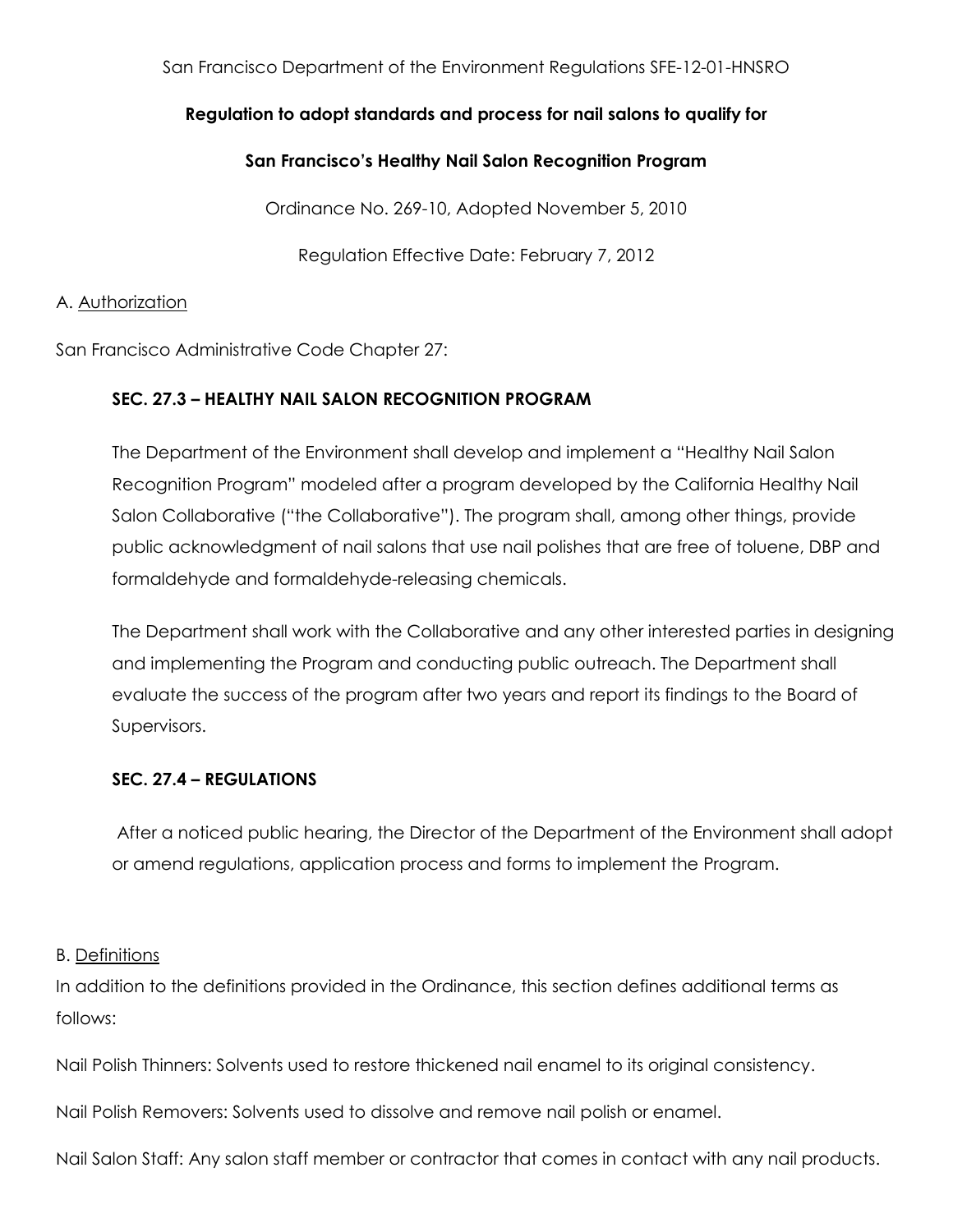# C. Policy or Findings

Approximately 200 local nail salon establishments employ1800 nail technicians, mostly women of childbearing age with limited English skills, to work with nail products containing toxic chemicals. These nail products include nail polishes, nail thinners and nail polish removers.

Nail polishes can contain toxic chemicals such as toluene, dibutyl phthalate (DBP), and formaldehyde that are collectively referred to as the "toxic trio". Nail polishes that do not contain the toxic trio are available and are safer for the nail salon staff as well as the environment.

Nail polish removers contain toxic chemicals such as ethyl acetate, butyl acetate, and methyl ethyl ketone that cause a range of health and environmental impacts. Safer nail polish removers, such as those that contain acetone, are available and already widely used. In addition, safer practices such as the use of gloves and ventilating the space when using and transferring removers, reduce impacts to nail salon staff and customers.

Nail polish thinners contain toxic chemicals such as toluene, methyl acetate and methyl ethyl ketone. Safer practices such as the use of gloves, droppers, and ventilating the space when using thinners, reduce impacts to nail salon staff and customers.

Nail salons that use safer nail products and train their employees on safer practices that reduce exposure, improve indoor air quality for their staff as well as customers.

# D. Recognition Criteria

In order to qualify for the Healthy Nail Salon Recognition Program, salons must be in compliance with the Board of Barbering and Cosmetology's professional code, must choose safer nail products and implement safer practices as established by San Francisco Department of Environment's (SFE) program staff.

- 1. Choose nail polishes that do not contain the toxic trio (dibutyl phthalate (DBP), toluene, and formaldehyde).
- 2. Use safer nail polish removers, including but not limited to acetone.
- 3. Avoid using nail polish thinners unless absolutely necessary. When using thinners do not use those containing toluene and methyl ethyl ketone (MEK).
- 4. Ensure that all nail salon staff wear nitrile gloves when using nail products.
- 5. Ventilate the salon to improve air quality in the salon. Designate a specific area for artificial nail services and properly ventilate the area.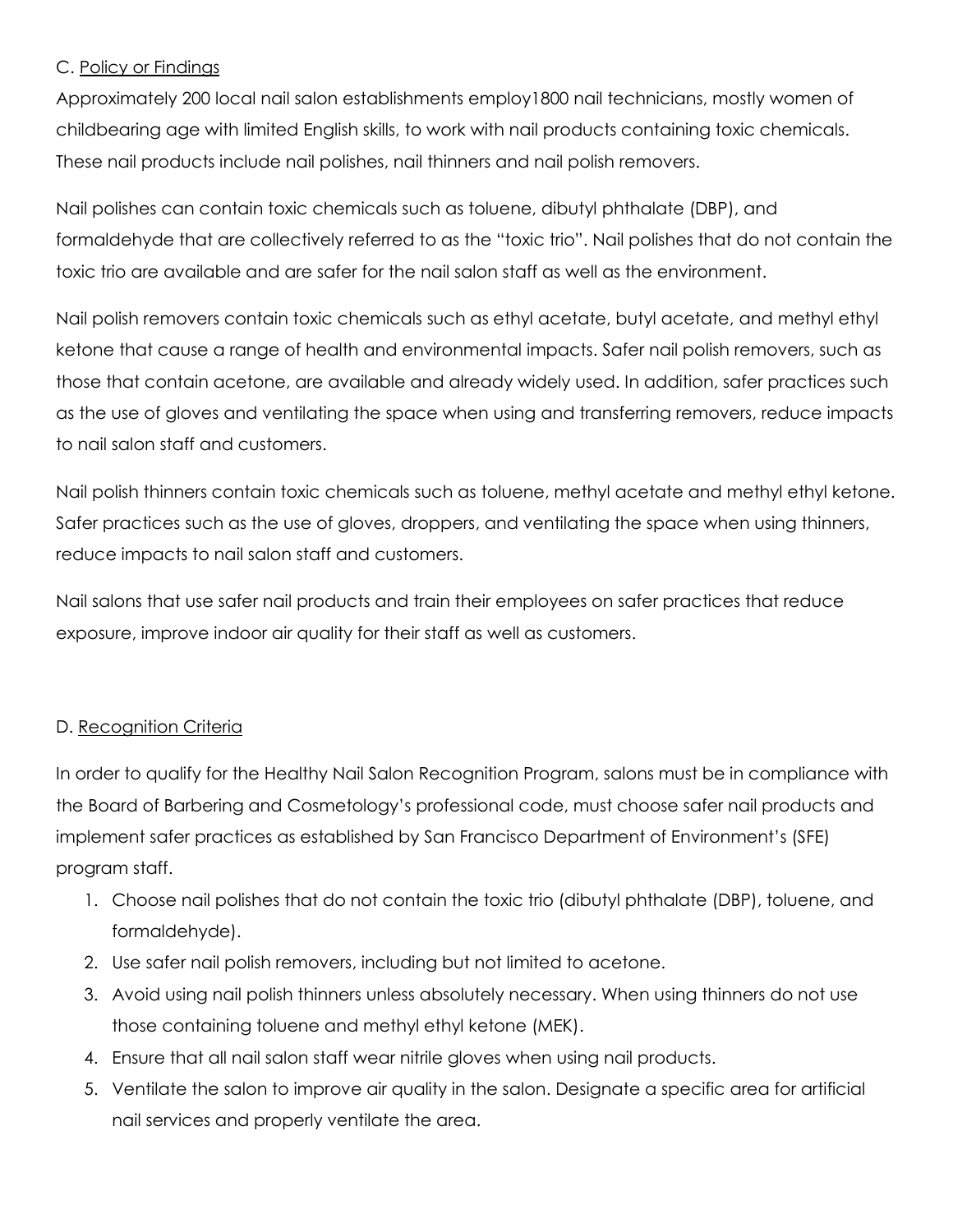- 6. Install mechanical ventilation unit(s) within one year of entering recognition program, if one does not already exist.
- 7. Train all nail salon staff onsite (on payroll and on contract) and owners on safer practices using SFE's guide if one does not already exist.
- 8. Allow SFE program staff to monitor air quality within the salon.
- 9. Be committed to trying and adopting safer artificial nail products.
- 10. Do not allow customers to bring in products unless they meet program criteria.

Safer products and practices will be determined by SFE program staff on a case by case basis in consultation with nail salons.

# E. Recognition Process

# STEP 1: Registration

Interested nail salons submit a registration form via email, mail or contact SFE by phone to express interest and provide registration information. Attachment A has the registration form.

# STEP 2: Consultation and Data Collection

SFE program staff will complete an initial consultation to gather baseline information about the products used by the nail salon and provide guidance on safer practices. Baseline information also includes surveys of nail salon staff on health impacts and air monitoring of salons.

### STEP 3: Training

Nail salon staff and owners participate in the training of the Healthy Nail Salon practices guide.

# STEP 4: Application Form

Nail salons submit a signed application form, including a list of safer nail polish, nail thinner and nail polish remover products and brands in use. In the application form, nail salons must also certify that all nail salon staff and owners are trained in SFE's Healthy Nail Salon guide. (See Attachment B)